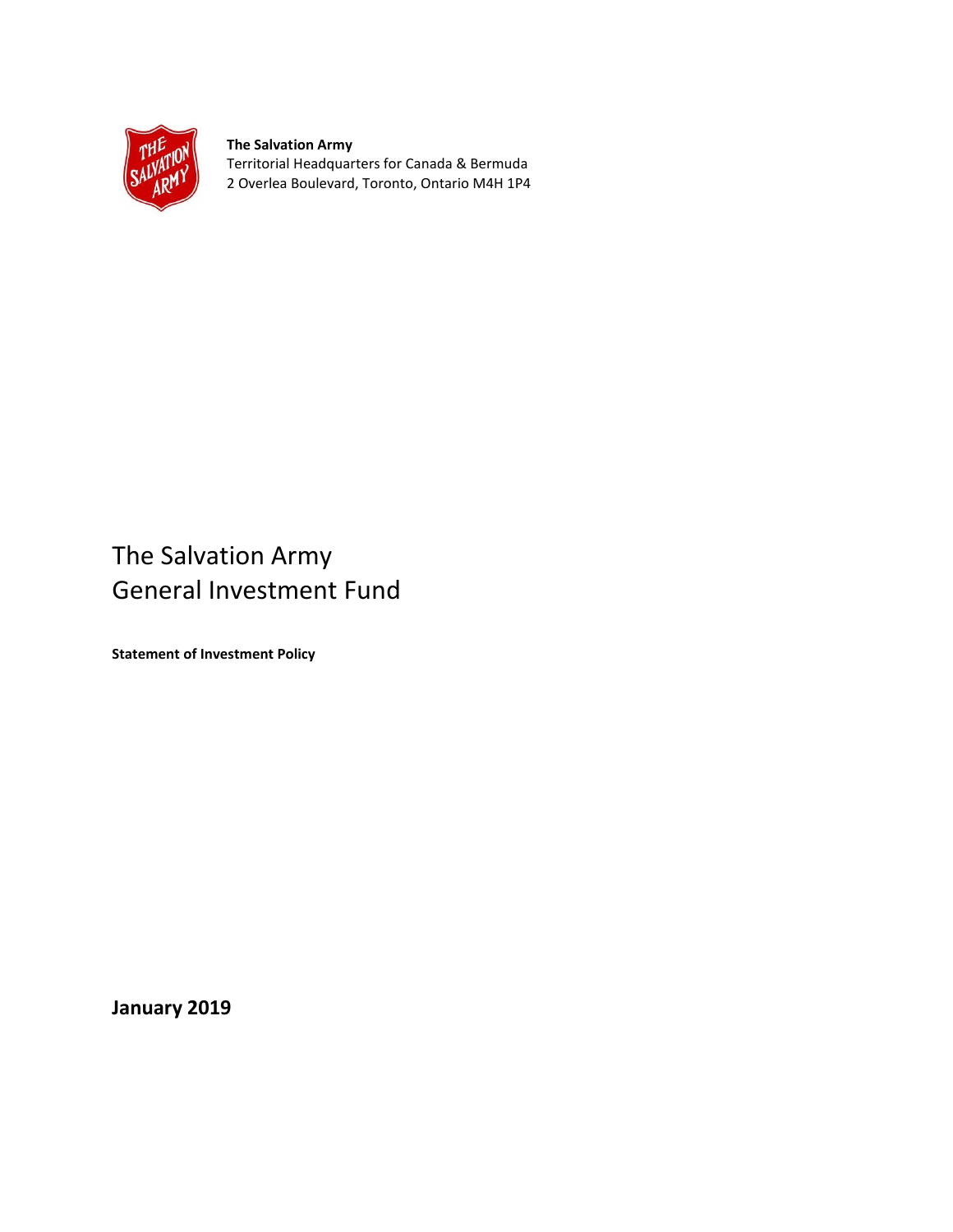## **Table of Contents**

| 1.  |  |
|-----|--|
| 2.  |  |
| 3.  |  |
| 4.  |  |
| 5.  |  |
| 7.  |  |
| 8.  |  |
| 9.  |  |
| 10. |  |
| 11. |  |
| 12. |  |
| 13. |  |
| 14. |  |
| 15. |  |
| 16. |  |
| 17. |  |
| 18. |  |
| 19. |  |
| 20. |  |
| 21. |  |
| 22. |  |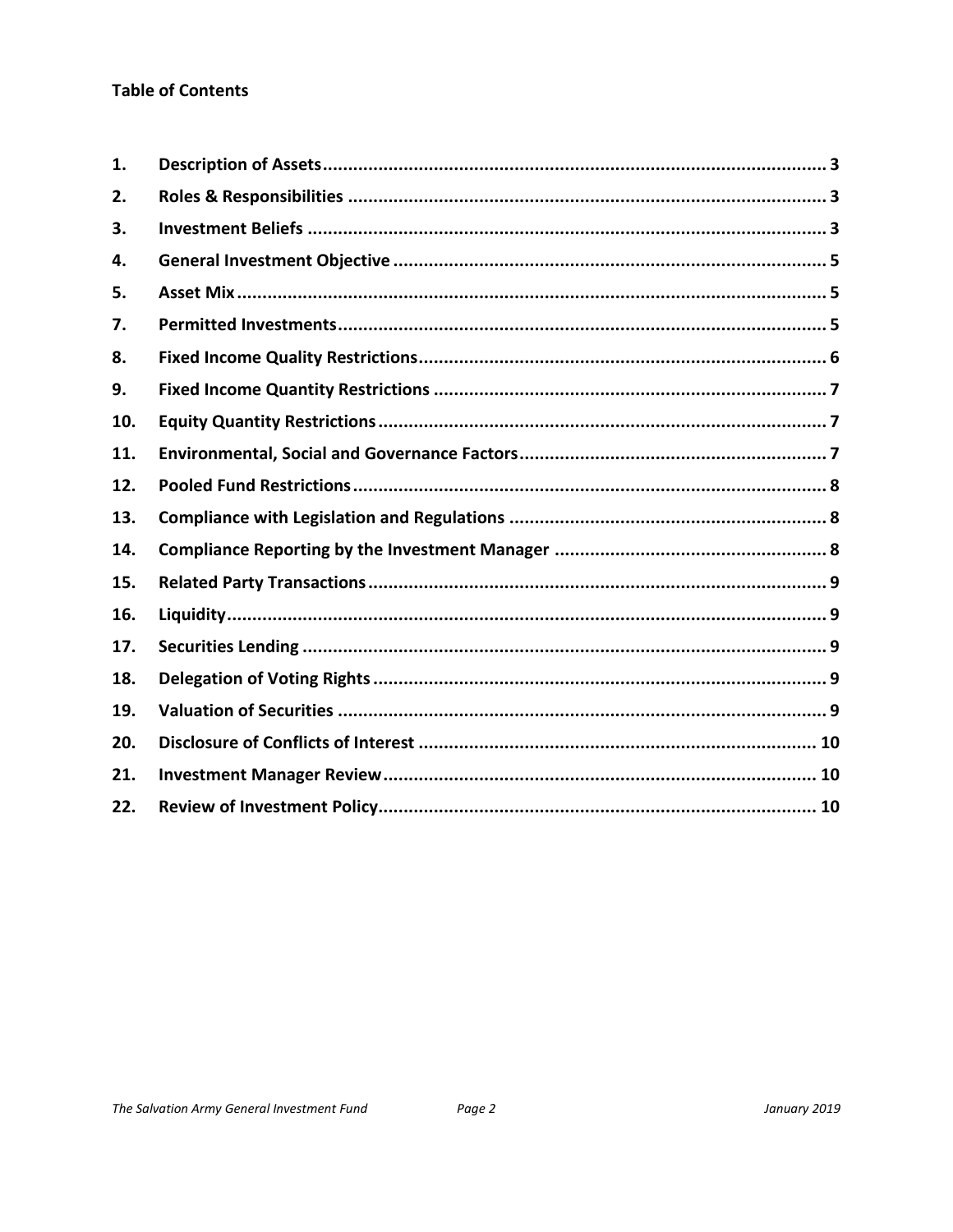## <span id="page-2-0"></span>**1. Description of Assets**

The Governing Council of The Salvation Army in Canada ("the Governing Council") is a not-for-profit corporation established by federal statute to administer the property, business and other temporal affairs of The Salvation Army ("the Army"). The Governing Council is a registered charity in Canada, with all other Salvation Army operations established as associated charities of the Governing Council.

The General Investment Fund ("the Fund") represents assets held in trust by the Governing Council and is comprised of three primary sources of funds:

- 1) *Custodial deposits* are held on behalf of individual operating units. These units invest all surplus funds above normal operating requirements with the Governing Council. These deposits earn interest at rates comparable to those earned by similar investment instruments offered by other financial institutions. Net profits earned by the Governing Council are used to support the programs and services of The Salvation Army, as well as to help cover administrative costs.
- 2) *Donor restricted deposits* are held by the Governing Council temporarily or in perpetuity, with interest only or interest and principal being used for specific purposes articulated by the donor.
- 3) *Reserves*, representing unrestricted surpluses from prior years' operations, are held by the Governing Council and are available for general operations in the future. In addition, internally restricted reserves are established from time to time to provide funds for specified purposes at the discretion of the Governing Council.

#### <span id="page-2-1"></span>**2. Roles & Responsibilities**

The Governing Council has overall fiduciary responsibility for the governance of the Fund.

Responsibility for the management of the Fund has been delegated to the Territorial Management Board ("the Board").

The Board is assisted in discharging its responsibility with respect to the management of the Fund by the Investment Advisory Committee ("IAC"), comprised of members of staff and volunteers.

#### <span id="page-2-2"></span>**3. Investment Beliefs**

Following are principles and beliefs that guide the investment of the Fund.

#### **Governance**

The Governing Council believes that a strong formal governance structure is necessary to ensure that the Plan and Fund are prudently and properly managed.

The Governing Council believes that additional expertise is needed to supplement that of its members, the Territorial Management Board, and staff. As a result, an Investment Advisory Committee has been established, comprised of staff and volunteers, to provide investment advice to the Board.

#### **Liabilities**

The Governing Council believes that the asset mix of the Fund should be appropriate for the liability structure.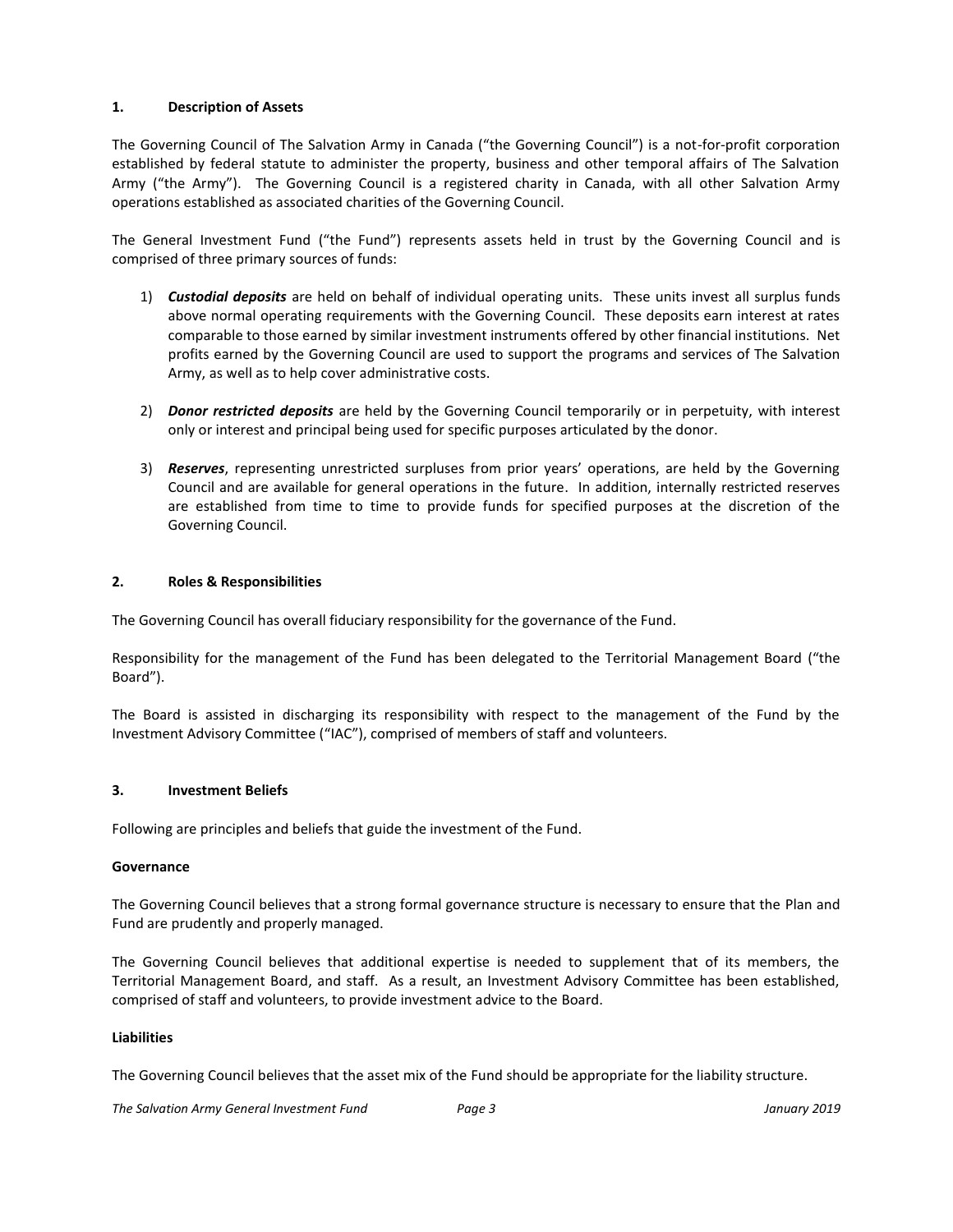#### **Risk & Return Expectations**

A major risk for the Fund is that it may not provide sufficient funds to fulfil its spending-policy obligations.

To the extent that risk-free returns are insufficient, the Governing Council accepts that some investment risk will be taken in order to achieve the required level of returns. The Governing Council accepts the premise that there is a direct correlation between investment risk and return expectations, i.e. the more investment risk that is assumed the higher the expected return, albeit with a greater variability of return.

The Governing Council recognizes that, owing to the assumption of investment risk, there will be a mismatch between the growth rates of the assets and liabilities and it believes that such risk is reasonable.

To mitigate the impact of the volatility of capital markets on the Fund, the Governing Council believes that it would be prudent to assume a conservative long-term rate of return estimate for the Fund.

#### **External versus Internal Management**

The Governing Council believes that it is appropriate to have the portfolio managed by external managers.

#### **Diversification**

The Governing Council believes that, in order to achieve the highest rate of return per unit of risk, the Fund's investments should be broadly diversified by asset class, country, and industry sectors. In addition, the Governing Council believes that it is appropriate to diversify the Fund further by implementing a multi-manager structure. In implementing its beliefs about diversification, the Governing Council recognizes that this objective is constrained by having to consider the scale of the Fund, its governance and management resources.

#### **Active versus Passive Management**

The Governing Council believes that it is appropriate to use both active and passive investment management strategies. The choice of an active or passive investment strategy, for a particular asset class, should be made after due consideration is given to the expected returns, risks and costs.

#### **Foreign Exchange Hedging**

The Governing Council believes that foreign exchange hedging is not necessary for the generation of rates of return but, may be useful from a risk mitigation perspective.

#### **Derivatives**

The Governing Council believes that the use of derivatives may be appropriate in certain circumstances, providing that due consideration is given to the risks of doing so (e.g. leverage).

#### **Ethical investments**

The Governing Council believes that it is appropriate for its investment policy to contain restrictions that are consistent with the attitudes, values and religious beliefs of The Salvation Army. Further, the Governing Council believes that such restrictions will not negatively impact the performance of the funds over the long-term.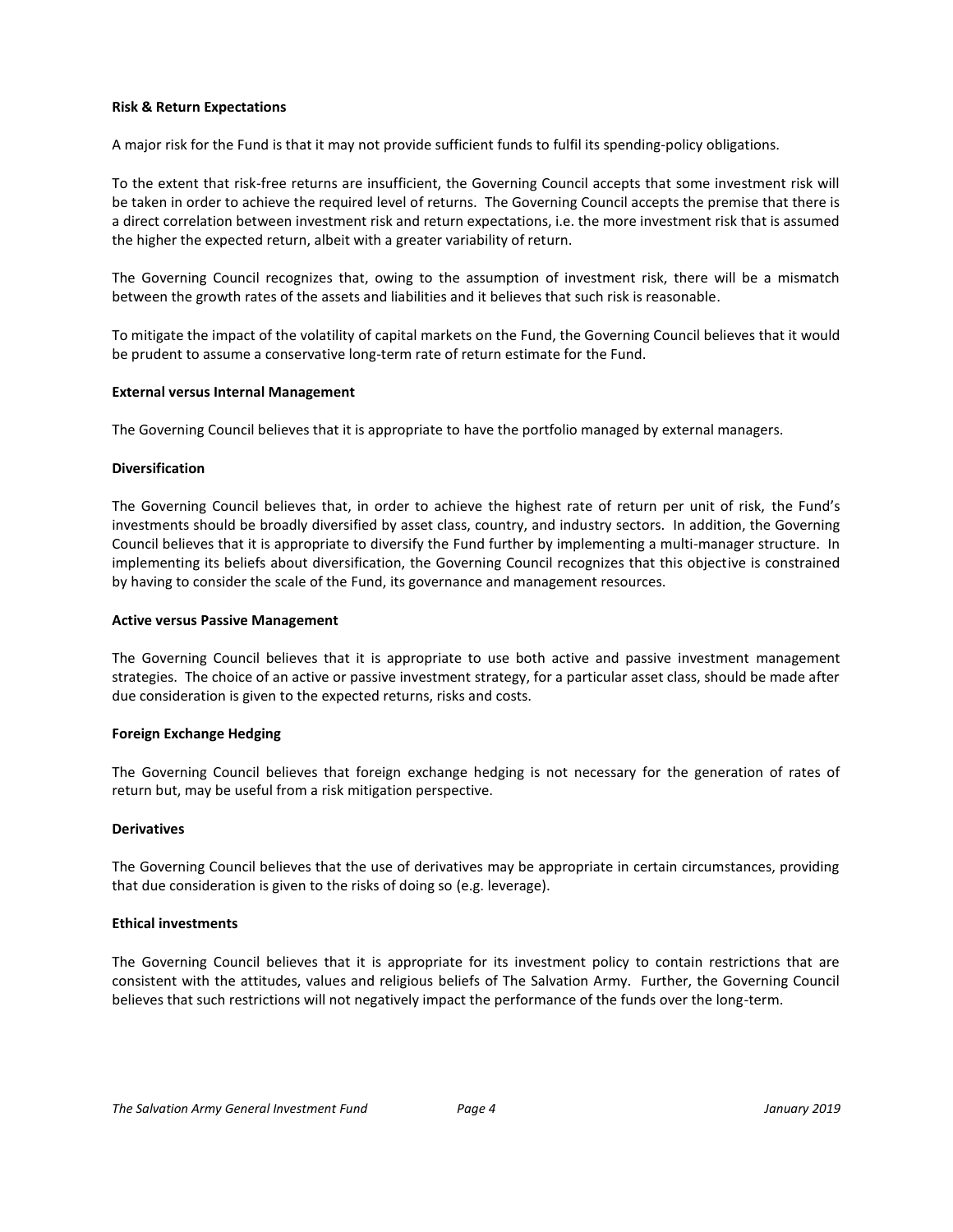#### **Proxy Voting**

The Governing Council believes that its primary fiduciary role is to ensure that adequate rates of return, commensurate with an appropriate level of risk, are being achieved in the Fund to meet its obligations. As a result, proxies should be voted in accordance with that fiduciary role.

The Governing Council believes that proxy voting rights should be considered an integral part of the investment management of the Fund.

#### <span id="page-4-0"></span>**4. General Investment Objective**

Preservation of real (inflation adjusted) asset value plus a 3.5% annual rate of return, gross of fees, before the impact of withdrawals, over a four-year period.

#### <span id="page-4-1"></span>**5. Asset Mix**

The asset mix of the Fund is set out in the table below.

| <b>Operating Range</b> | <b>Asset Class</b>           | <b>Target</b> |
|------------------------|------------------------------|---------------|
| 20% - 40%              | <b>Canadian Fixed Income</b> | 30%           |
| 40% - 60%              | <b>Global Equities</b>       | 50%           |
| 10% - 25%              | <b>Real Assets</b>           | 20%           |
| $0\% - 10\%$           | Cash                         | 0%            |

## **6. Investment Manager Performance Guidelines**

Investment managers are expected to meet or exceed the benchmark returns by the value added target agreed to between the Investment manager and The Army, gross of fees, over 4-year periods.

#### <span id="page-4-2"></span>**7. Permitted Investments**

Subject to the restrictions noted, the following investments are permitted:

#### **7.1 Cash**

Investment in cash, demand deposits, treasury bills, commercial paper and bankers' acceptances are permitted.

#### **7.2 Fixed Income**

- a) Bonds, debentures, notes, and other evidence of indebtedness of issuers, including callable, exchangeable and retractable bonds.
- b) Mortgages and other asset backed securities.
- c) Term deposits and guaranteed investment certificates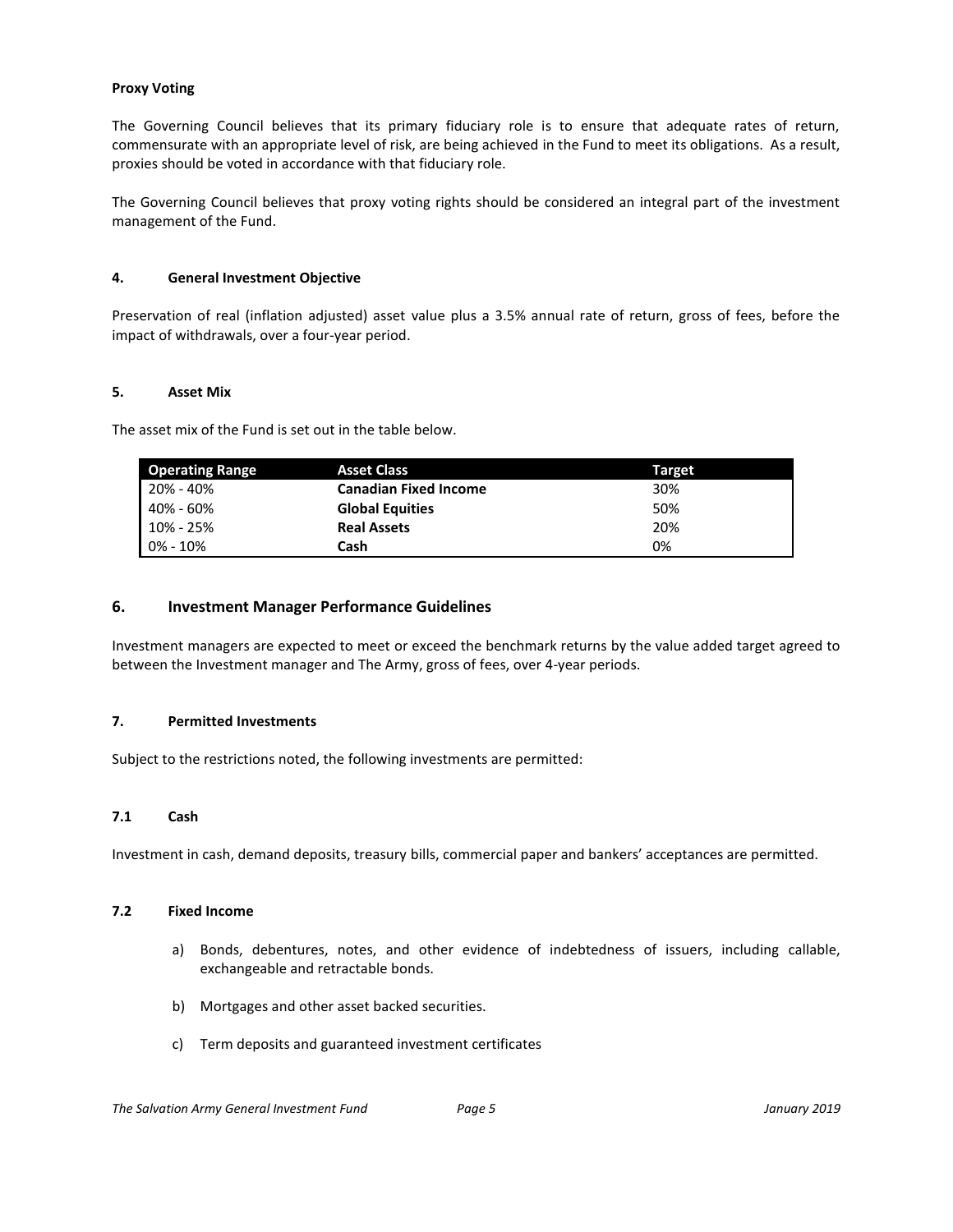d) Private placements of fixed income instruments

## **7.3 Equity**

- a) Publicly traded common stocks;
- b) Instalment receipts, special warrants, warrants and rights;
- c) Preferred shares, securities convertible into common stocks;
- d) American depositary receipts, global depositary receipts;
- e) Income trusts, domiciled in provinces with limited liability legislation in place.

All equity securities must trade on an internationally recognized stock exchange.

## **7.4 Real Assets**

Direct or Indirect investment in the debt or equity of entities focused on investments including; infrastructure, real estate, timber, agriculture, and other real asset categories.

## **7.5 Derivative Instruments**

Futures, forwards, and swaps are permitted when used to achieve the following investment objectives:

- a) to hedge existing exposures or risks, including currency exposures;
- b) for bond derivatives, to manage yield curve exposures;
- c) to equitize cash balances;
- d) to synthetically replicate the performance of a security, index or risk factor; and
- e) to facilitate asset mix rebalancing decisions and transition management.

## **7.6 Other Investment Structures**

Units of pooled funds, including exchange traded funds, are permitted, provided such investments are in compliance with section 11 below.

Real estate, and infrastructure investments may be held through participating debentures or shares of corporations or partnerships formed to hold these types of investments.

## <span id="page-5-0"></span>**8. Fixed Income Quality Restrictions**

Minimum quality standards are established to limit the Plan's exposure to credit risk from borrower default. All quality ratings must be rated by a recognized Canadian or international rating agency and are applied at the time of purchase:

a) The minimum quality standard for individual fixed income and private placement securities is "BBB" or equivalent.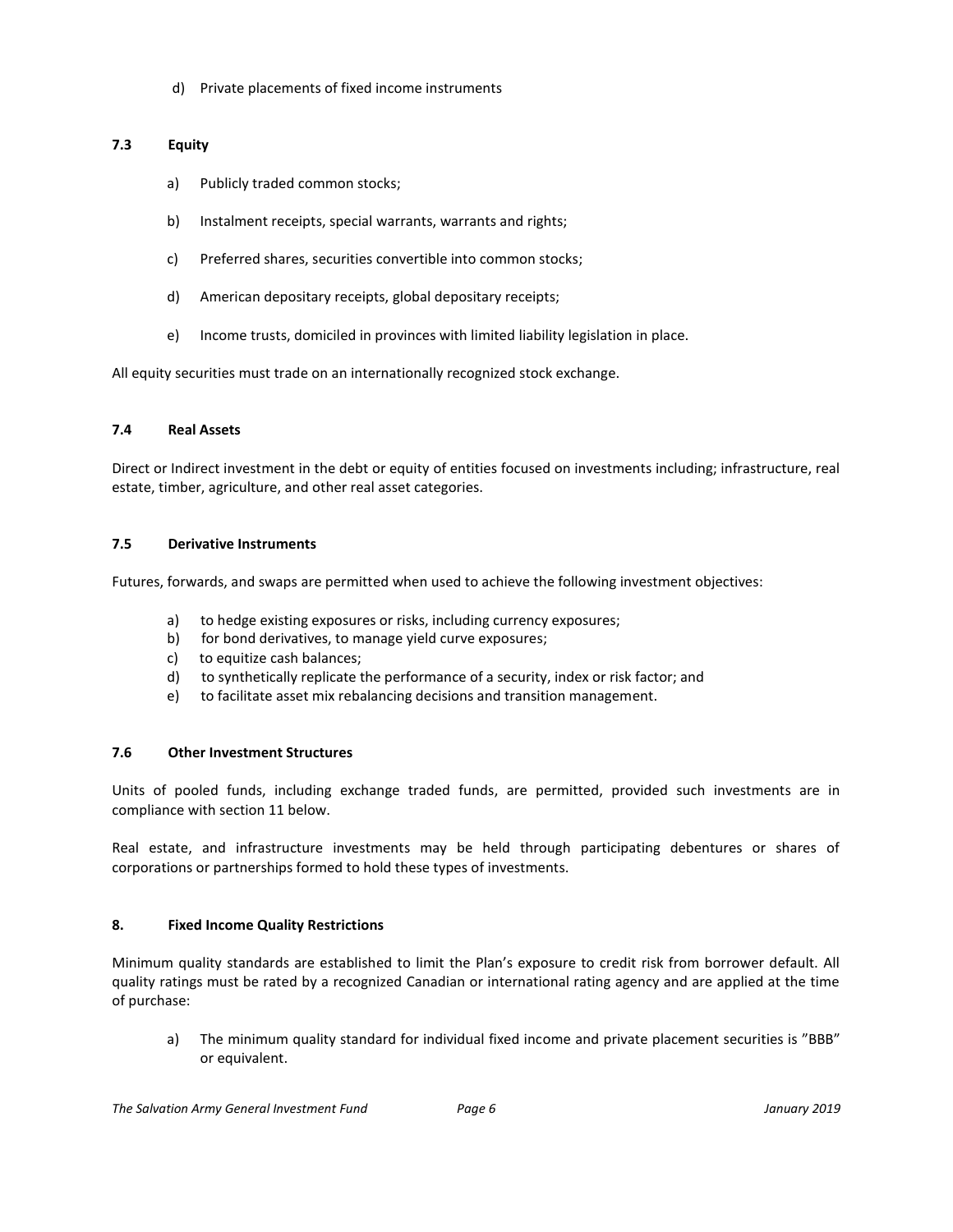- b) The minimum quality standard for individual short-term investments is "R1 mid" or equivalent.
- c) The minimum quality standard for preferred shares is "p2" or equivalent.

Should the rating on a security fall below the minimum standards outlined above, the Investment manager must notify The Salvation Army and seek approval of their plan to address the issue.

## <span id="page-6-0"></span>**9. Fixed Income Quantity Restrictions**

Quantity restrictions are established to ensure an acceptable level of diversification is maintained in the fixed income portfolio.

- a) A maximum of 25% of the market value of the investment manager's fixed income portfolio can be invested in securities rated BBB and below and a maximum of 2% of the investment manager's fixed income portfolio can be invested in any single BBB rated corporate issuer;
- b) A maximum of 5% of the investment manager's fixed income portfolio can be invested in any individual security, with the exception of Government of Canada and provincial bonds, and BBB rated bonds (as noted in section 9 a) above;
- c) A maximum of 10% of the investment manager's fixed income portfolio can be invested in private placements and no more than 2% of the market value of the investment manager's fixed income portfolio at the time of purchase may be invested in an illiquid private placement of a single issuer;
- d) A maximum of 10% of the total market value of the investment manager's fixed income portfolio can be invested in mortgages;
- e) A maximum of 30% of the investment manager's fixed income portfolio can be invested in non-Canadian fixed income securities.

## <span id="page-6-1"></span>**10. Equity Quantity Restrictions**

Quantity restrictions are established to ensure an acceptable level of diversification and risk is maintained in the Equity Portfolio.

No single equity investment may have a weight larger than, the greater of:

- a) 5% of the investment manager's equity portfolio at market value; or
- b) two times the stock's weighting in the appropriate asset class benchmark, subject to an overall limit of 10% of the manager's equity portfolio at market value.

If the investment manager is in violation of this guideline, it is their responsibility to notify The Salvation Army and to reduce the stock percentage to the guideline level within a reasonable period of time. What constitutes a "reasonable period of time" will be determined by the investment manager in consultation with The Salvation Army, in the context of the current circumstances of the particular equity in question.

## <span id="page-6-2"></span>**11. Environmental, Social and Governance Factors**

The Governing Council expects its investment managers to incorporate environmental, social and governance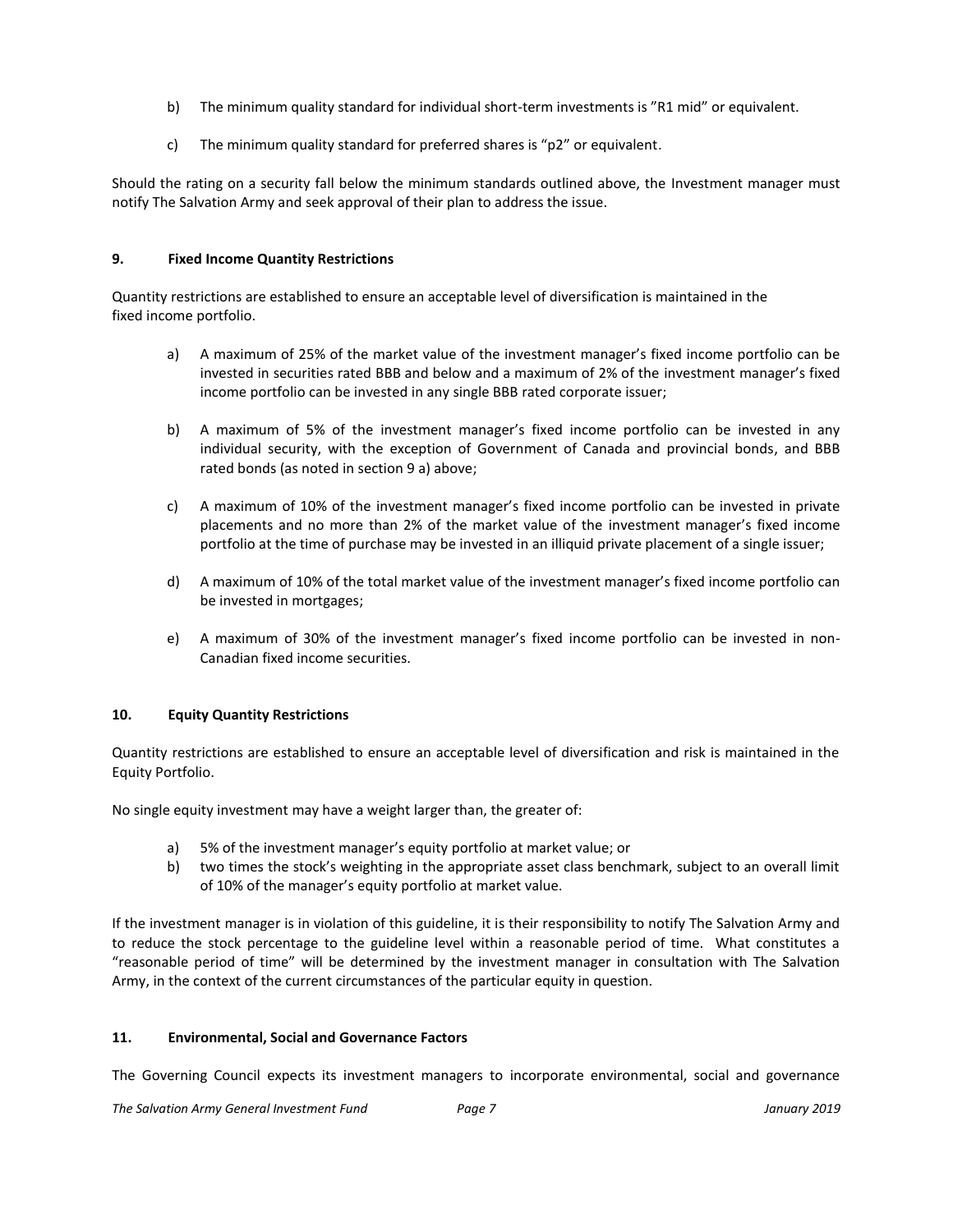("ESG") factors in the choice of instruments to hold in the Fund, and to monitor the portfolio to ensure that companies continue to adhere to best practice. Investment managers are encouraged to become signatories to the United Nations Principles for Responsible Investment.

In addition, the Governing Council has established certain restrictions that are consistent with the values and beliefs of the Army, as set out below.

- a) Investment managers must not invest in companies which derive more than 10% of their revenues from any of the following categories:
	- alcohol
	- armaments
	- gambling
	- marijuana
	- pornography
	- tobacco
- b) Investment managers must not invest in companies with disregard for human rights and/or pollution of the environment.

For pooled funds, at the point of investment the individual stocks must adhere to the restrictions set out in parts a) and b) above. The investment manager must review the investments periodically and immediately report any breach of the policy to the Army, along with a proposed course of action to resolve it.

## <span id="page-7-0"></span>**12. Pooled Fund Restrictions**

With the prior written approval of the Army, the Investment manager may hold up to 20% of the investment portfolio in one or more pooled or co-mingled funds managed by the Investment manager, provided that such pooled fund or funds are operated within constraints reasonably similar to those described in this Statement of Investment Policy.

While the guidelines in this Statement of Investment Policy are intended to guide the management of the Fund, it is recognized that there may be instances where there is a conflict between this policy and the investment policy of a pooled fund. In that case, the pooled fund policy shall dominate. However, wherever such a conflict results in non- compliance with the Policy, the investment manager must report this conflict explicitly in its quarterly compliance report.

## <span id="page-7-1"></span>**13. Compliance with Legislation and Regulations**

Notwithstanding all of the provisions stated in this 'Statement of Investment Policy', the assets of the Fund will be invested in accordance with all legislation and regulations that are relevant to charities.

## <span id="page-7-2"></span>**14. Compliance Reporting by the Investment Manager**

Each Investment manager must submit a compliance report each quarter. The compliance report should indicate whether or not the Investment manager's portfolio was in compliance with this policy during the quarter. In the event that the Investment manager's portfolio is not in compliance with this policy, the Investment manager is required to detail the nature of the non-compliance and to recommend an appropriate course of action to remedy the situation. Unless otherwise agreed upon, in writing, the Investment manager's portfolio will be deemed to be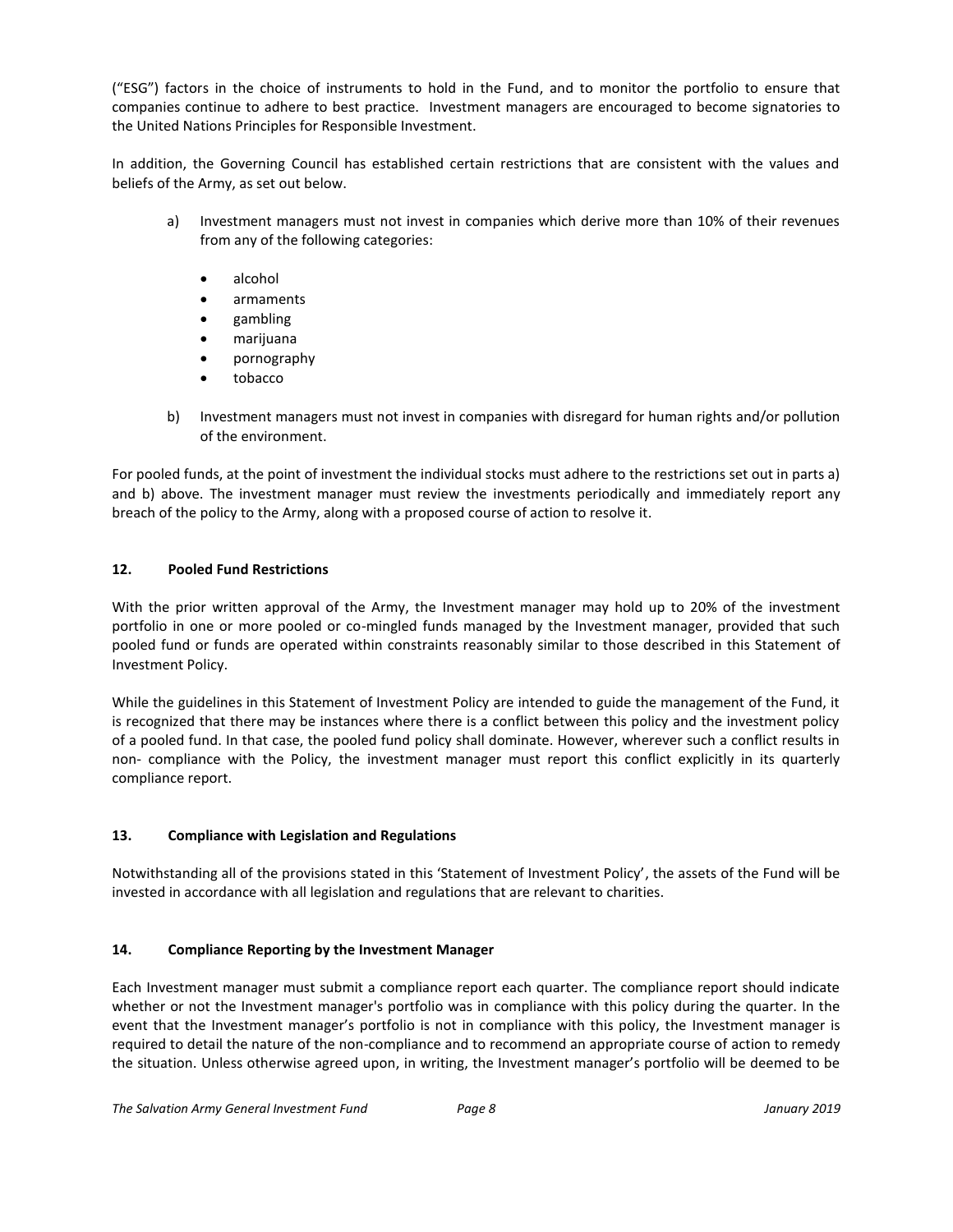out of compliance until the situation has been fully remedied.

## <span id="page-8-0"></span>**15. Related Party Transactions**

Where investments are proposed to be undertaken in entities related to the investment manager, prior written approval should be obtained from the Army.

#### <span id="page-8-1"></span>**16. Liquidity**

The assets are invested primarily in publicly traded securities to ensure that there is sufficient liquidity in the portfolio to meet the ongoing needs of The Army. However, given the long-term nature of the liabilities of the Fund, a portion of the assets is also invested in less liquid, non-publicly traded investments, such as real estate and infrastructure, in order to achieve the illiquidity premium on those asset classes.

## <span id="page-8-2"></span>**17. Securities Lending**

The custodian, CIBC Mellon, is permitted to lend securities on behalf of the Fund, in accordance with the terms of the Securities Lending Agreement. Revenue will be shared equally between the custodian and the Fund, and the custodian will indemnify the Fund against all losses. The securities lending program must comply with all guidelines mandated by regulatory authorities.

If the Fund is invested in a pooled fund, securities lending will be governed by the terms and conditions of the pooled fund contract.

## <span id="page-8-3"></span>**18. Delegation of Voting Rights**

Shareholder voting is delegated to the investment managers. At the end of each quarter, a detailed list of all proxies voted on behalf of the Fund should be included in the manager's quarterly report and it should clearly indicate those instances where the investment manager has voted against company management.

While investment managers have full discretion to vote proxies, they are requested to notify The Salvation Army directly, in advance of their voting, of those instances where they believe the Army may be particularly sensitive.

#### <span id="page-8-4"></span>**19. Valuation of Securities**

The custodian is responsible for the valuation of all securities with the exception of pooled fund investments and real estate and infrastructure investments.

In the case of pooled funds, the trustee of the pooled fund shall be responsible for the valuation of pooled fund units.

In the case of real asset investments, the general partner or the trustee/administrator of the pooled fund shall be responsible for the valuation of investments, and the pooled fund will be audited annually by an independent third party.